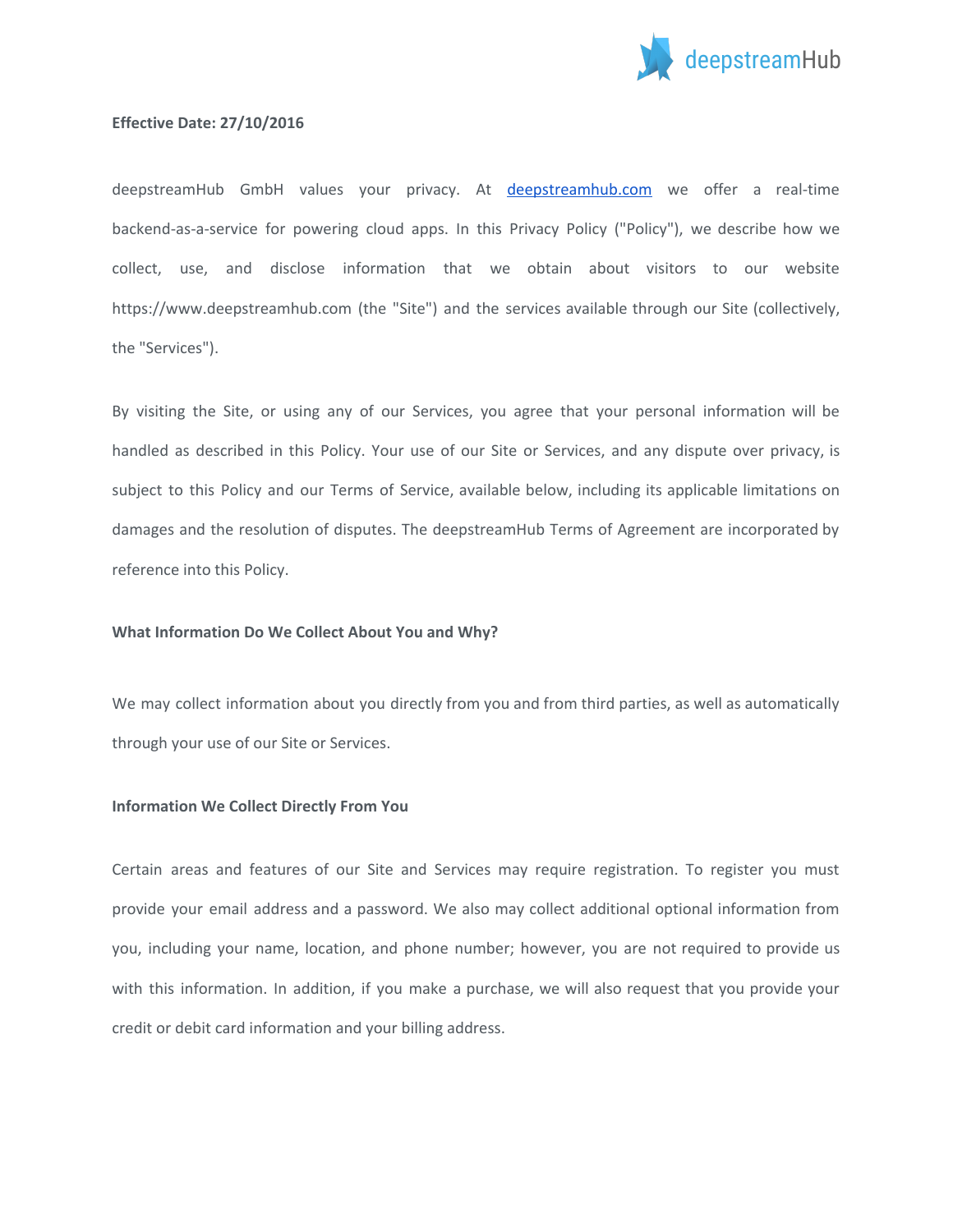

We may use this information in aggregated form or we may associate it with your username and other personal information that we collect about you.

#### **Information that We Collect About You from Social Networking Sites**

You also may log into our Site and Application through third party open authentication providers. By logging in through these you are granting us access to the data provided by these. We store the information that we receive alongside other information that we collect from you or receive about you.

#### **Information We Collect Automatically**

We may automatically collect the following information about your use of our Site or Services through cookies, web beacons, and other technologies: your domain name; your browser type and operating system; web pages you view; links you click; your IP address; the length of time you visit our Site and or use our Services; and the referring URL, or the webpage that led you to our Site, and the following: access time, browser type, domain name, IP address, page views and referring URL. Please see the section "What About Cookies and Other Tracking Mechanisms?" below for more information about our use of cookies and other tracking mechanisms.

# **How We Use Your Information**

We use the information that we gather about you for the following purposes:

To provide our Services to you, to communicate with you about your use of our Services, to respond to your inquiries, to fulfill your orders, and for other customer service purposes. To tailor the content and information that we may send or display to you, to offer location customization, and personalized help and instructions, and to otherwise personalize your experiences while using the Site or our Services. For marketing and promotional purposes. For example, we may use your information, such as your email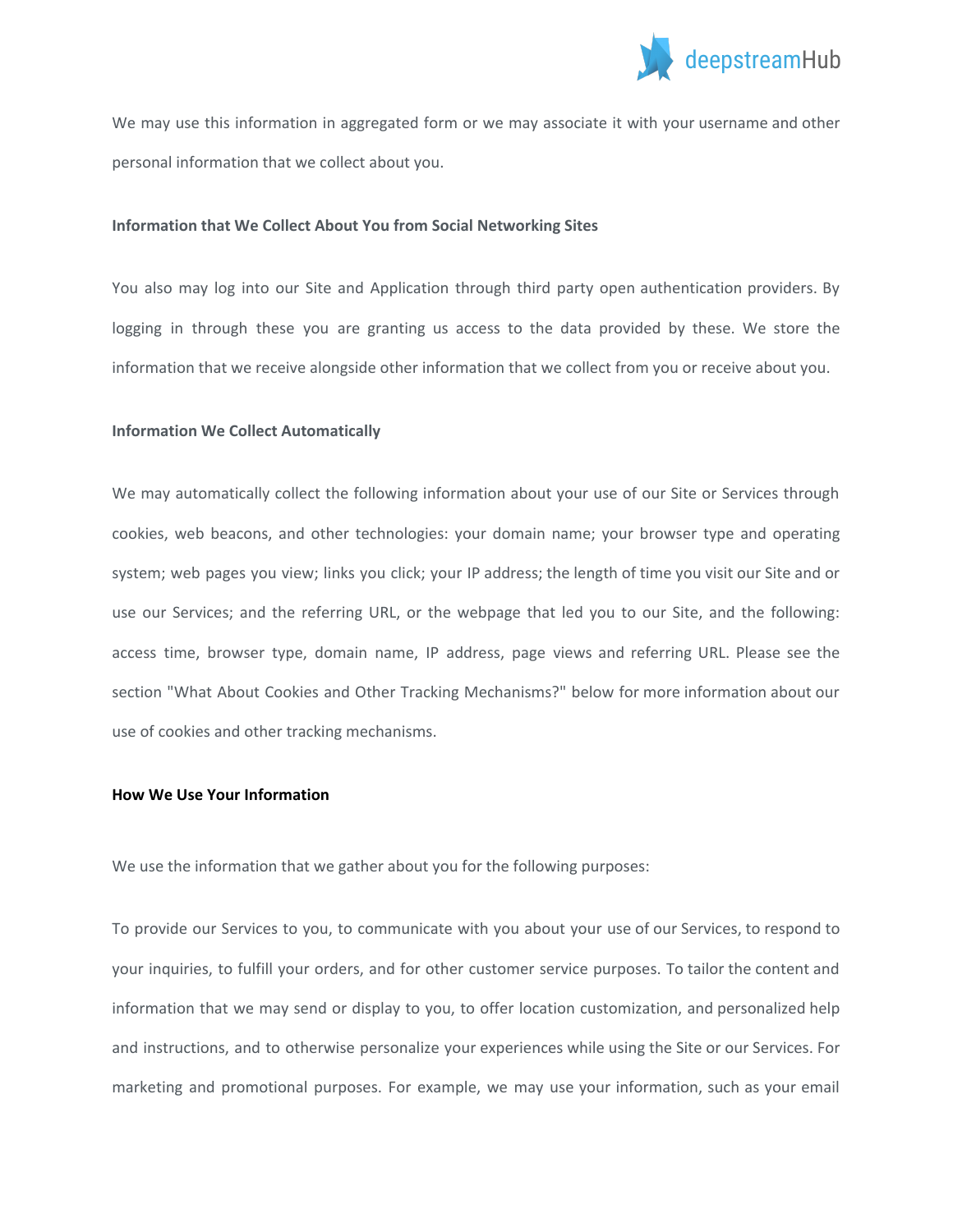

address, to send you news and newsletters, special offers, and promotions, or to otherwise contact you about products or information we think may interest you. To better understand how users access and use our Site and Services, both on an aggregated and individualized basis, in order to improve our Site and Services and respond to user desires and preferences, and for other research and analytical purposes.

## **How We Share Your Information**

We do not and never will sell your information to third parties. However we may share the information that we collect about you, including personally identifiable information, as follows:

- Service Providers: We may disclose the information we collect from you to our affiliates or subsidiaries; however, if we do so, their use and disclosure of your personally identifiable information will be subject to this Policy. Service Providers. We may disclose the information we collect from you to third party vendors, service providers, contractors or agents who perform functions on our behalf.
- Business Transfers If we are acquired by or merged with another company, if substantially all of our assets are transferred to another company, or as part of a bankruptcy proceeding, we may transfer the information we have collected from you to the other company.
- In Response to Legal Process We also may disclose the information we collect from you in order to comply with the law, a judicial proceeding, court order, or other legal process, such as in response to a court order or a subpoena.
- To Protect Us and Others We also may disclose the information we collect from you where we believe it is necessary to investigate, prevent, or take action regarding illegal activities, suspected fraud, situations involving potential threats to the safety of any person, violations of our Terms of Use or this Policy, or as evidence in litigation in which deepstreamHub is involved.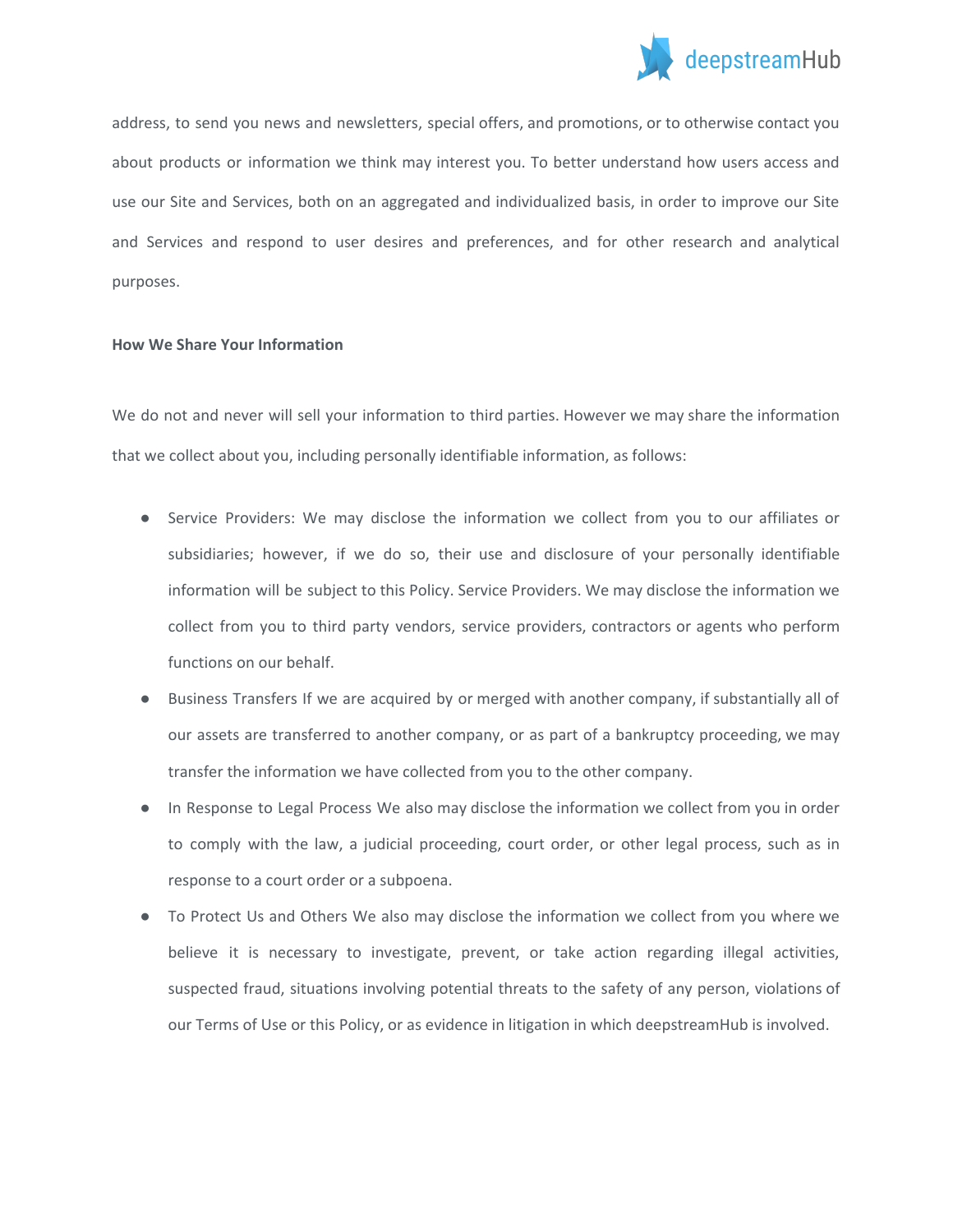

● Aggregate and De-Identified Information We may share aggregate or de-identified information about users with third parties for marketing, advertising, research or similar purposes.

### **Our Use of Cookies and Other Tracking Mechanisms**

We use cookies and other tracking mechanisms to track information about your use of our Site or Services. We may combine this information with other personal information we collect from you. Cookies are alphanumeric identifiers that we transfer to your computer's hard drive through your web browser for record-keeping purposes. Some cookies allow us to make it easier for you to navigate our Site and Services, while others are used to enable a faster log-in process or to allow us to track your activities at our Site and Service. There are two types of cookies: session and persistent cookies.

- Session Cookies Session cookies exist only during an online session. They disappear from your computer when you close your browser or turn off your computer. We use session cookies to allow our systems to uniquely identify you during a session or while you are logged into the Site. This allows us to process your online transactions and requests and verify your identity, after you have logged in, as you move through our Site.
- Persistent cookies Persistent cookies remain on your computer after you have closed your browser or turned off your computer. We use persistent cookies to track aggregate and statistical information about user activity.

# **Third Party Cookies**

We may also engage third parties to track and analyze Site data. We use the data collected by such third parties to help us administer and improve the quality of the Site and to analyze Site usage. Such third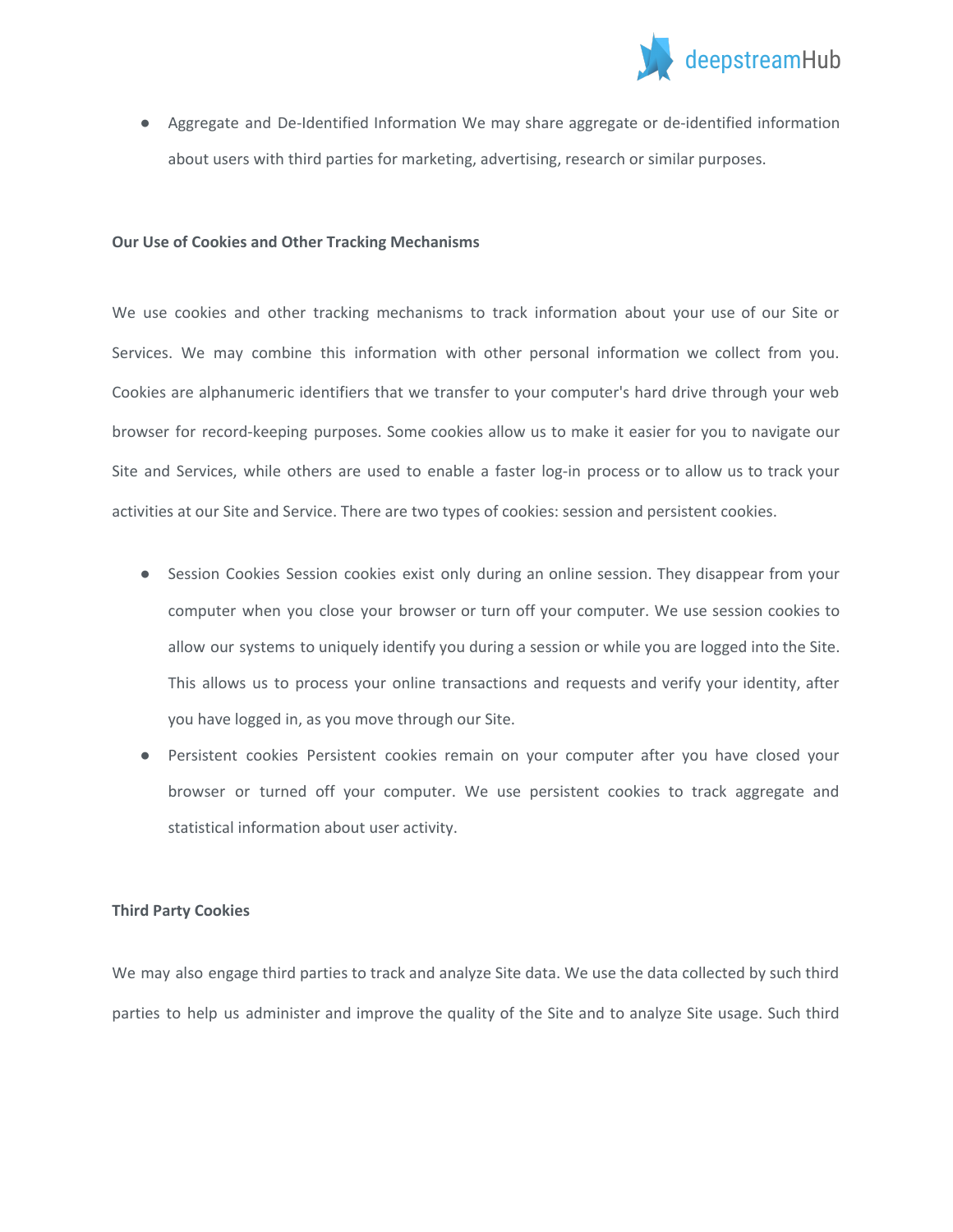

parties may combine the information that we provide about you with other information that they have collected. This Policy does not cover such third parties' use of the data.

#### **Disabling Cookies**

Most web browsers automatically accept cookies, but if you prefer, you can edit your browser options to block them in the future. The Help portion of the toolbar on most browsers will tell you how to prevent your computer from accepting new cookies, how to have the browser notify you when you receive a new cookie, or how to disable cookies altogether. Visitors to our Site who disable cookies will be able to browse certain areas of the Site, but some features may not function.

## **Third Party Analytics**

We use automated devices and applications, such as Google Analytics, to evaluate usage of our Site. We also may use other analytic means to evaluate our Services. We use these tools to help us improve our Services, performance and user experiences. We do not share your personal information with these third parties.

#### **Third-Party Links**

Our Site and Services may contain links to third-party websites. Any access to and use of such linked websites is not governed by this Policy, but instead is governed by the privacy policies of those third party websites. We are not responsible for the information practices of such third party websites.

# **Security of Your Personal Information**

We have implemented commercially reasonable precautions, including, where appropriate, password protection, encryption, SSL, firewalls, and internal restrictions on who may access data to protect the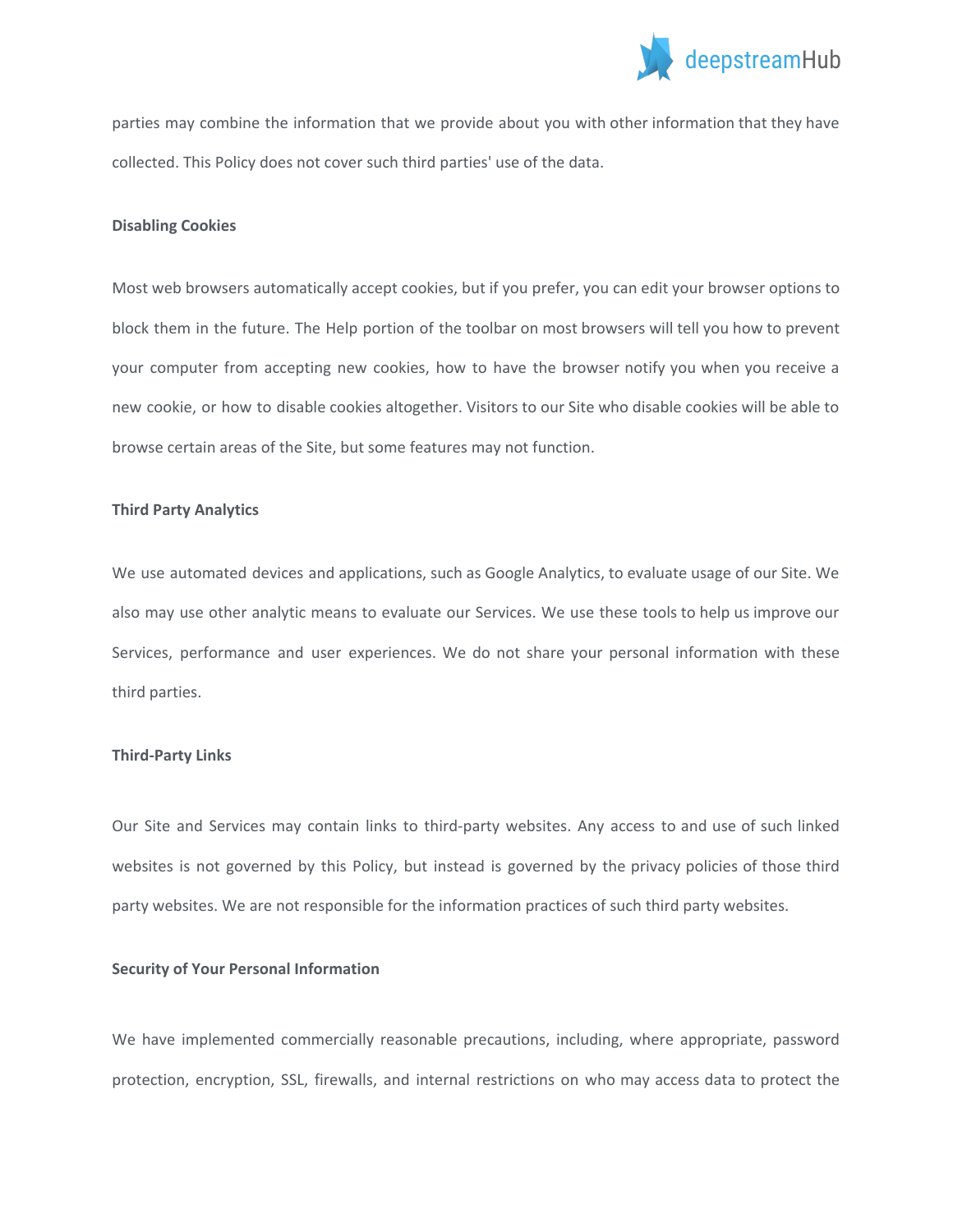

information we collect from loss, misuse, and unauthorized access, disclosure, alteration, and destruction. Please be aware that despite our best efforts, no data security measures can guarantee 100% security.

You should take steps to protect against unauthorized access to your password, phone, and computer by, among other things, signing off after using a shared computer, choosing a robust password that nobody else knows or can easily guess, and keeping your log-in and password private. We are not responsible for any lost, stolen, or compromised passwords or for any activity on your account via unauthorized password activity.

## **Access To Your Personal Information**

You may modify personal information that you have submitted by logging into your account and updating your profile information. Please note that copies of information that you have updated, modified or deleted may remain viewable in cached and archived pages of the Site for a period of time.

# **What Choices Do I Have Regarding Use of My Personal Information?**

We may send periodic promotional or informational emails to you. You may opt-out of such communications by following the opt-out instructions contained in the e-mail. Please note that it may take up to 10 business days for us to process opt-out requests. If you opt-out of receiving emails about recommendations or other information we think may interest you, we may still send you e-mails about your account or any Services you have requested or received from us.

### **Children Under 13**